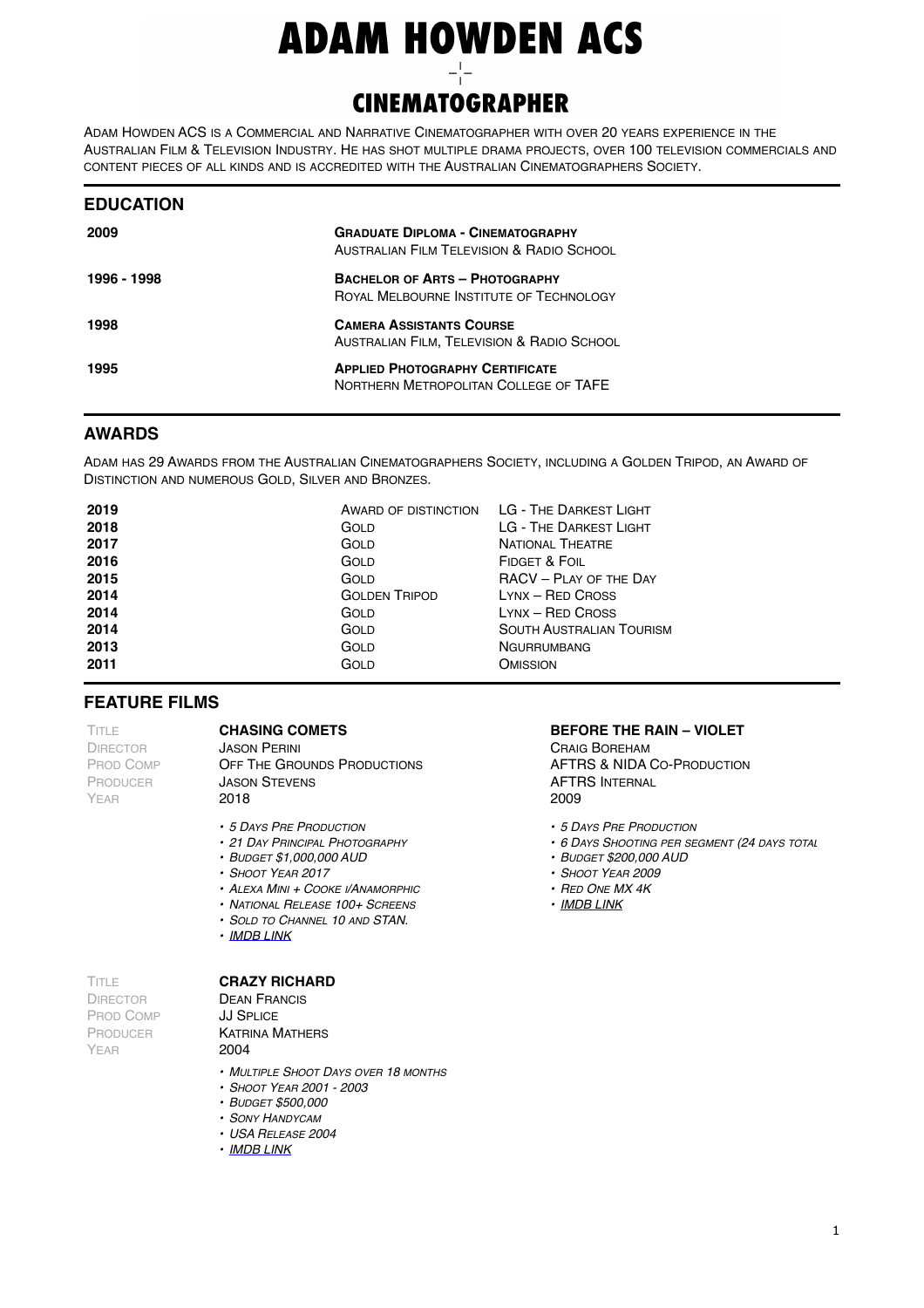## **NEW MEDIA**

**TITLE** INFO DIRECTOR & DOP PROD COMP PRODUCER YEAR

## **CENTR**

Chris Hemsworth's Fitness App ADAM HOWDEN ACS **LOUP MATT MITCHELL** 

- 2018
- *• 3 DAYS PRE PRODUCTION*
- *• 28 DAYS PRINCIPAL PHOTOGRAPHY*
- *• BUDGET APPROX \$500,000+ AUD*
- *• SHOOT YEAR 2018*
- *• ARRI ALEXA MINI W/COOKE I/ANAMORPHICS*
- *• SONY FS7 WITH CANON LENSES*
- *• INTERNATIONAL FITNESS APP SHOT ACROSS THE UK, USA AND AUSTRALIA.*
- *• SHOT BRAND AND 'IN-APP' CONTENT*

## **TELEVISION**

TITLE DIRECTOR PROD COMP PRODUCER YEAR

## **FRAGMENTS OF FRIDAY**

KACIE ANNING ENDEMOL **COURTNEY WISE** 2016

- *• 5 DAYS PRE PRODUCTION*
- *• 15 DAYS PRINCIPAL PHOTOGRAPHY*
- *• BUDGET \$200,000 AUD*
- *• SHOOT YEAR 2015*
- *• RED EPIC-X W/ARRI ULTRA PRIMES*
- *• WEB SERIES*
- *• [IMDB LINK](https://www.imdb.com/title/tt6840280/?ref_=nv_sr_srsg_0)*

## **GIFTED**

CRAIG BOREHAM AZURE PRODUCTIONS ANNMAREE J BELL 2010

- *• 3 DAYS PRE PRODUCTION*
- *• 4 DAYS PRINCIPAL PHOTOGRAPHY*
- *• BUDGET < \$10,000 AUD*
- *• SHOOT YEAR 2010*
- *• CANON 7D*
- *• TV PILOT*

## **SHORT FILMS**

ADAM HAS SHOT 20+ SHORT FILMS THAT HAVE PLAYED AND BEEN NOMINATED AT FESTIVALS LIKE CLERMONT-FERRAND, SYDNEY INTERNATIONAL FILM FESTIVAL, VALLADOLID INTERNATIONAL FILM FESTIVAL, FLICKERFEST, PALM BEACH FILM FESTIVAL AND THE NEW YORK INTERNATIONAL FILM FESTIVAL.

**TITLE DIRECTOR** PROD COMP PRODUCER YEAR

## **THE DRIVER**

**TIM RUSSELL METROSCREEN** MICHAEL WARK 2014

#### **TEST DRIVE**

LYNNE VINCENT MCCARTHY SECOND SIGHT SAMANTHA JENNINGS (CAUSEWAY) 2012

## **YOU LIKE IT, I LOVE IT**

JAMES VAUGHAN INDEPENDENT OLIVIA HANTKEN 2012

## **MANMARES**

SEAN GAJI GINGERBREAD MAN SUZANNA MALOS 2011

#### **PINK**

LYNNE VINCENT MCCARTHY **METROSCREEN** NICOLE HEWITT 2013

#### **NGURRUMBANG**

ALEX RYAN **STAPLE FICTION** JIAO CHEN 2012

## **THE MARKER**

JONATHAN GILBERT BURNING HOUSE TIM ANDERSON 2012

#### **TREADING WATER**

MELISSA ANASTASI **METROSCREEN** KATHY FLANNERY 2011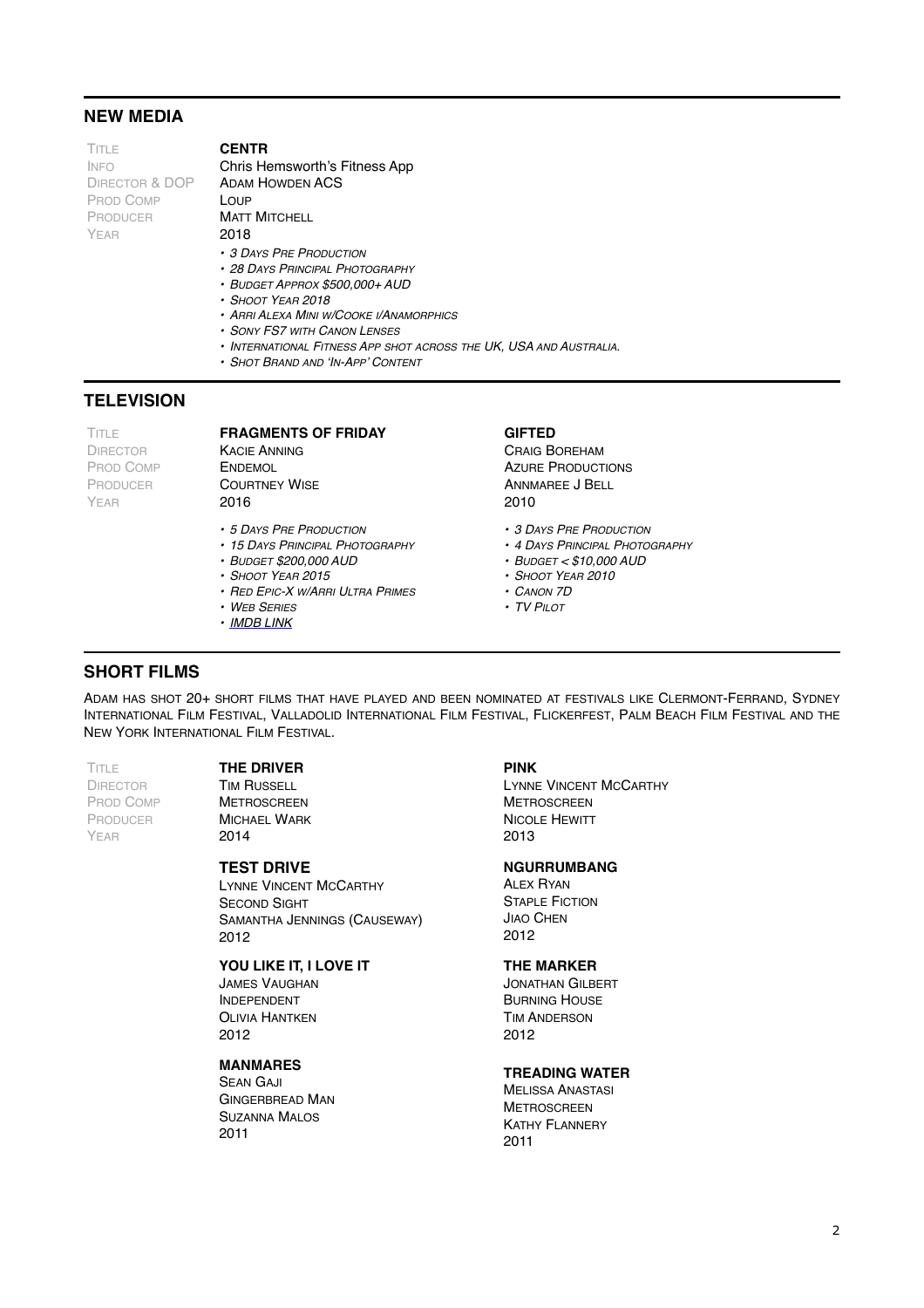## **TAKING STOCK**

DALE MENZ **METROSCREEN** DALE MENZ 2011

## **BLUE MONDAY**

CRAIG BOREHAM **AZURE PRODUCTIONS** ANNMAREE J BELL 2010

## **OSTIA - LA NOTTE FINALE**

CRAIG BOREHAM AFTRS PRODUCTION INTERNAL 2009

#### **LOVELESS**

MAZIAR LAHOOTI AFTRS PRODUCTION INTERNAL 2009

#### **MY GIRLFRIEND JIM**

DAMIAN MCLINDON INDEPENDENT ARIEL WAYMOUTH 2008

#### **THE BASEMENT**

SIMON FORD INDEPENDENT SIMON FORD 1999

## **POST APOCALYPTIC MAN**

NATHAN PHILLIPS SONS OF OUTLAWS BEN PRENDERGAST 2010

## **PUNCH DRUNK**

SAMUEL WARK KARATE SCHOOL FILMS ERICA RAGLUS 2009

## **VALHALLA**

**ALEX RYAN** AFTRS PRODUCTION INTERNAL 2009

## **MESSAGE FROM THE CEO**

NATHAN PHILLIPS SONS OF OUTLAWS BEN PRENDERGAST 2008

## **A FISTFUL OF HEAR**

BERNIE CLIFFORD INDEPENDENT BERNIE CLIFFORD 2000

## **FORMERLY KNOWN AS DEREK**

ADAM HOWDEN INDEPENDENT ADAM HOWDEN 1998

## **TVCs**

ADAM HAS BEEN SHOOTING TELEVISION COMMERCIAL AND ADVERTISING CONTENT SINCE 2006. HE HAS SHOT OVER 100 PROJECTS IN THIS TIME FOR BRANDS LIKE AIR BNB, TINDER, NISSAN, FORD, SAMSUNG, GALAXY, TAUBMANS, AUDIBLE, LG, RED ROCK DELI, JUST JEANS, MICROSOFT, HOLDEN AND MANY OTHERS. HERE ARE SOME RECENT HIGHLIGHTS BELOW.

TITLE DIRECTOR PROD COMP PRODUCER YEAR

**TOYOTA** JOSH LOGUE

ROTOR STUDIOS HAMISH ROXBURGH 2021

#### **TANGO ENERGY**

**EDWIN MCGILL GUILTY CONTENT** JASON BYRNE 2020

## **ORIGIN ENERGY**

BRIAN PATTO TBWA DARREN MCFARLANE 2020

## **AIR BNB**

JASON SUKADANA & TANYA BABIC **VERSUS** GEMMA ATKINSON 2019

#### **FORD**

**EDWIN MCGILL GUILTY CONTENT** JASON BYRNE 2020

## **KMART**

CORRIE JONES THE OTTO EMPIRE SHERIDAN WADELTON 2020

## **BULLA ICE-CREAM**

ZIA MANDVIWALLA FINCH COMPANY ANNATARRA CLARK-SNEDDON 2019

## **AMERICAN TOURISTER**

JOEL KOHN **SHERPA** ANDREW COYLE 2019

**ANZ EDWIN MCGILL** GUILTY CONTENT JASON BYRNE 2020

#### **CENTR W.CHRIS HEMSWORTH**

LOUP LOUP DIGITAL LOUISA FOLAN 2020

#### **ZILLINGO**

TIM KINDLER HECKLER JOHNNY GREALLY 2019

## **NISSAN X-TRAIL**

**EDWIN McGILL GUILTY CONTENT** JASON BYRNE 2019